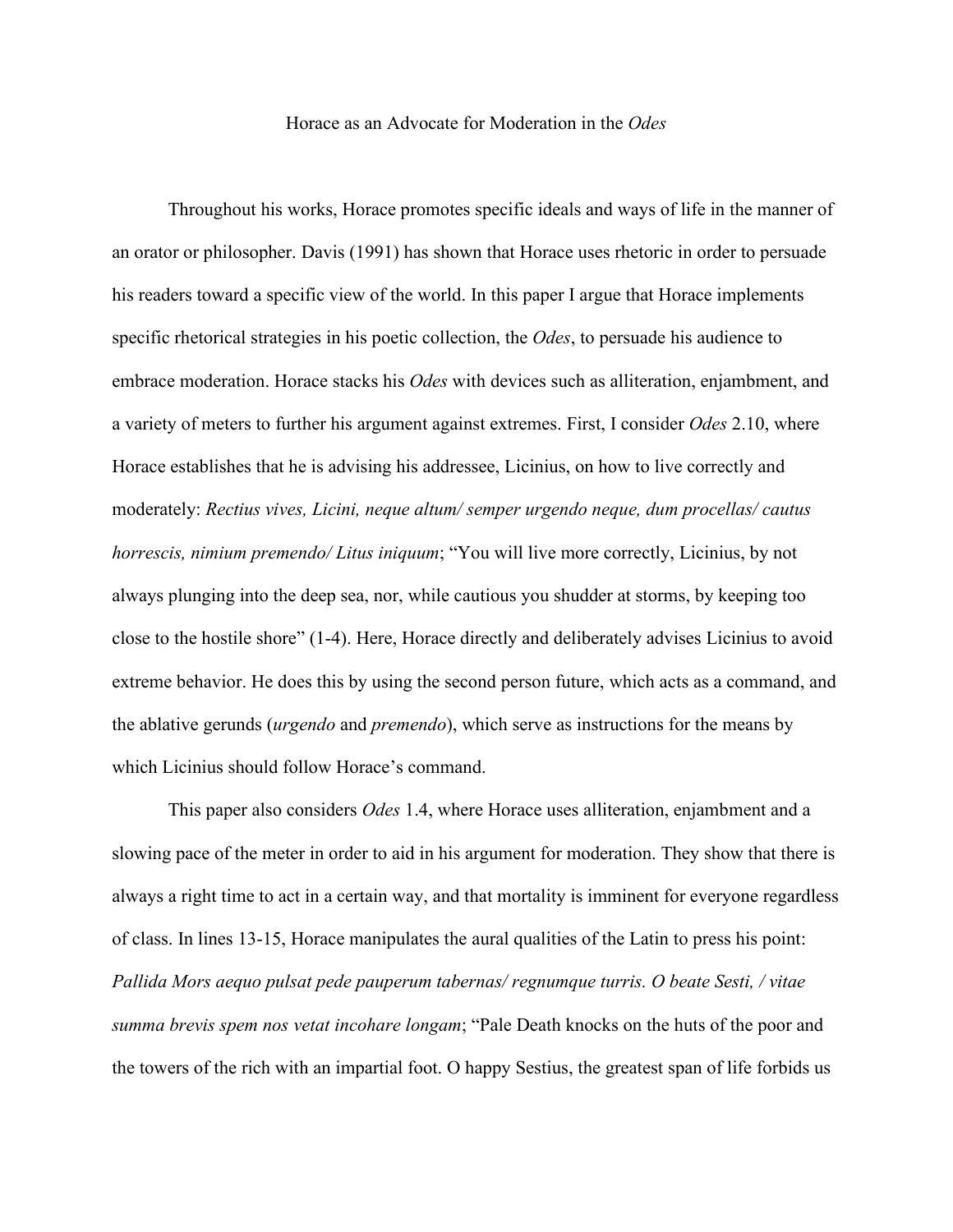to begin a long hope (for the future)." The alliteration of the labial consonant *p* could be interpreted as a "barrage of kicks" (Nisbet and Hubbard 1970: 68) as Death knocks on the doors of mortals. I would add that the sound of knocking is aided by the scansion and rhythm of line 13, which contains several long syllables in a row. Not coincidentally, Horace also draws attention to the line's meter by its technical term *pede*. The cumulative effect of rhythm and meter draws attention to its slowing pace that resembles the rolling knock of death. By performing Death in this way, the suggestion is that he is here *right now* that creates a sense of urgency.

Other ways that Horace creates urgency is through his use of enjambment between lines 13-14. Here, Death's knocks spill onto the next line. It is as if Death arrives so quickly that the verses themselves cannot contain him. Finally, in line 15, Horace continues this sense of urgency by offering a brief moment of hope, but he then immediately negates it; for instance, *summa,*  which gives the impression that life will be long, is immediately negated by *brevis* and *spem*. *vetat* follows, which confirms that the hope (*spem*) is forbidden. The negative word (*vetat*) pops up later in the sentence, which breaks off the illusion of hope offered initially by *spem*. The word order then suggests that death may strike without warning. Overall, Horace's combined use of rhetorical and poetic devices such as alliteration, metrical rhythms, and enjambment both performs and conveys a heightened sense of urgency that time is fleeting. This urgency speaks to Horace's larger theme of moderation in the *Odes*, as I argue in this presentation, namely that the limits of time create boundaries within which humans must moderate their hopes.

## Bibliography

Davis, N. Gregson. 1991. *Polyhymnia: The Rhetoric of Horatian Lyric Discourse*. Berkeley: